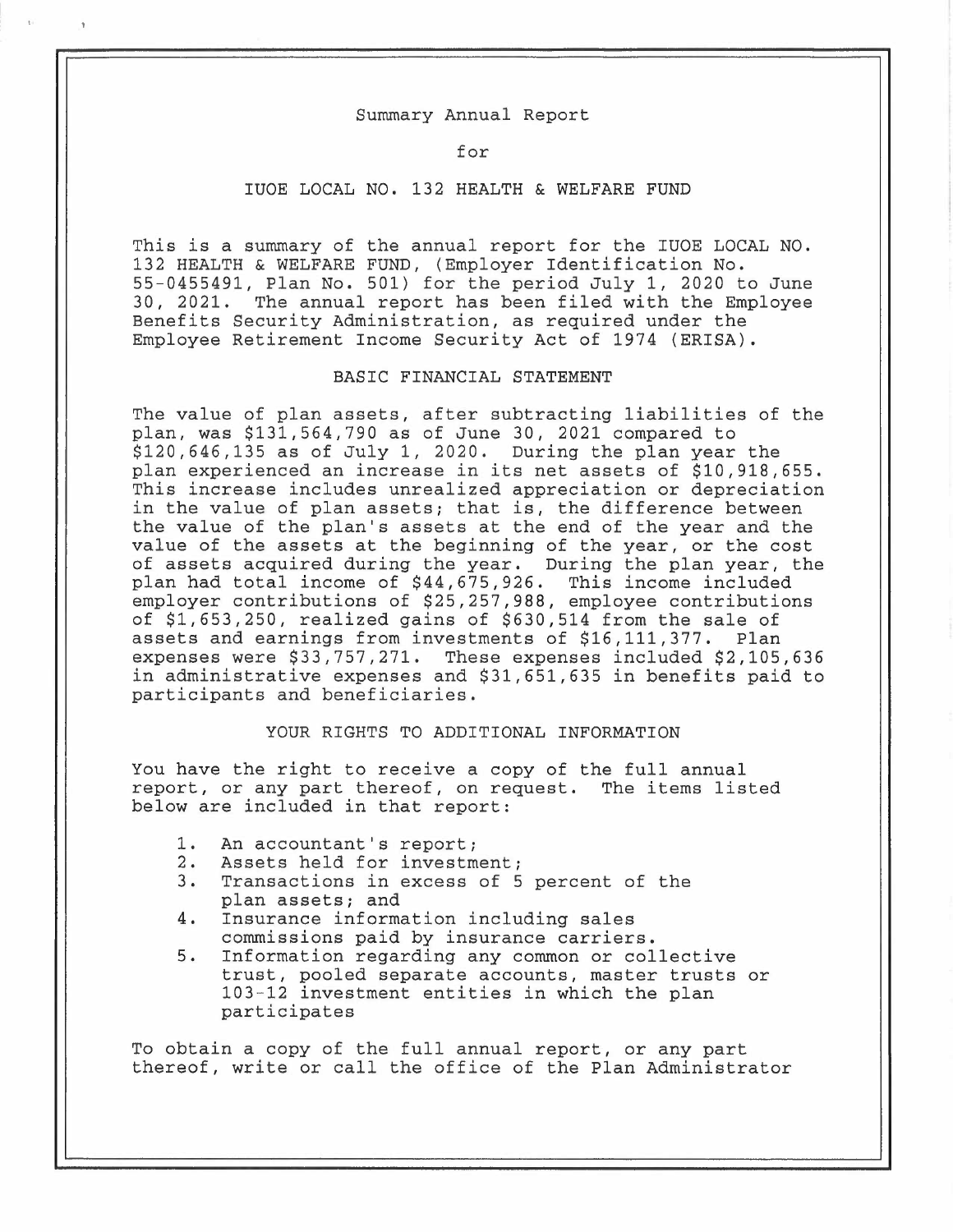I.u.o.E. Local #132 H & w Fund

636 Fourth Avenue Huntington, WV 25701 55-0455491 (Employer Identification Number) (304) 525-0482

You also have the right to receive from the plan administrator, on request and at no charge, a statement of the assets and liabilities of the plan and accompanying notes, or a statement of income and expenses of the plan and accompanying notes, or both. If you request a copy of the full annual report from the plan administrator, these two statements and accompanying notes will be included as part of that report. These portions of the report are furnished without charge.

You also have the legally protected right to examine the annual report at the main office of the plan:

I.U.O.E. Local #132 H & W Fund 636 Fourth Avenue Huntington, WV 25701

and at the U.S. Department of Labor in Washington, D.C., or to obtain a copy from the U.S. Department of Labor upon payment of copying costs. Requests to the Department should be addressed to: U.S. Department of Labor, Employee Benefits Security Administration, Public Disclosure Room, 200 Constitution Avenue, NW, Suite N-1513, Washington, D.C. 20210.

#### PAPERWORK REDUCTION ACT STATEMENT

According to the Paperwork Reduction Act of 1995 (Pub. L. 104-13) (PRA), no persons are required to respond to a collection of information unless such collection displays a valid Office of Management and Budget (0MB) control number. The Department notes that a Federal agency cannot conduct or sponsor a collection of information unless it is approved by 0MB under the PRA, and displays a currently valid 0MB control number, and the public is not required to respond to the collection of information unless it displays a currently valid OMB control number. See 44 U.S.C. 3507. Also, notwithstanding any other provisions of law, no person shall be subject to penalty for failing to comply with a collection of information if the collection of information does not display a currently valid 0MB control number. See 44 u.s.c. 3512.

The public reporting burden for this collection of information is estimated to average less than one minute per notice